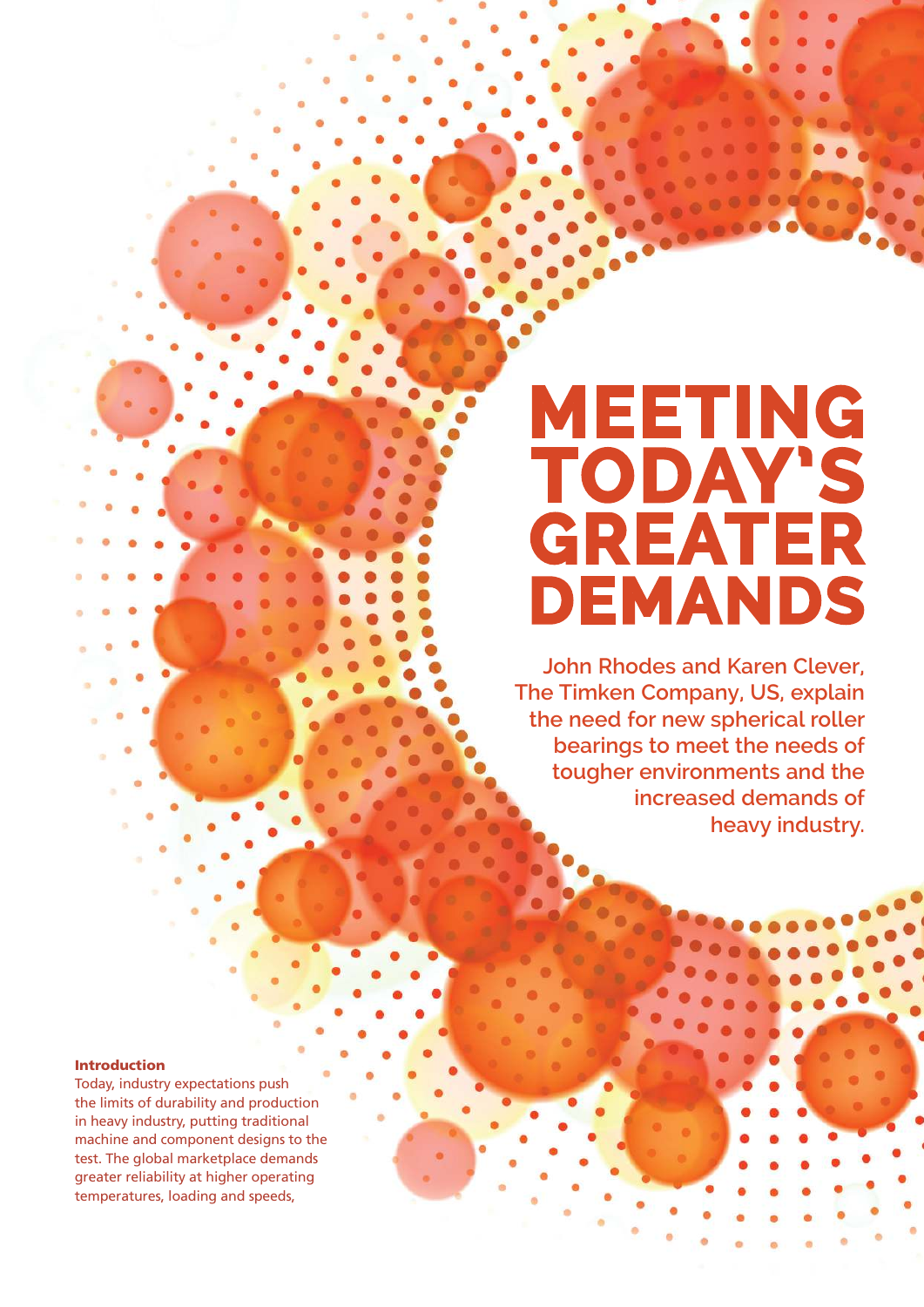

**Figure 1. Industry expectations push the limits of durability and production in heavy industry.**



**Figure 2. Timken® Spherical Roller Bearings allow for good load-carrying capacity.**

emphasising increased efficiency every step of the way. For many, opportunity will come from incremental improvements to existing technologies rather than major advances.

As the cement industry faces more punishing conditions, plant and equipment operators increasingly look to suppliers and manufacturers to generate new operational efficiencies. Across industries, the goal is measurable gains in performance, productivity and profitability, resulting from improvements to existing systems, processes and assets.

Timken launched an intensive improvement effort to meet increased load, speed and temperature requirements for bearings operating in critical applications.

This paper explores new expectations for key applications, particularly in the cement industry, advances in spherical roller bearing technology, and the design and testing of Timken High-Performance Spherical Roller Bearings.

# The case for spherical roller bearings

Spherical roller bearings are a special class of roller bearings, relied on in many of the most difficult, demanding applications. These self-aligning, double-row radial bearings are designed with an inner and outer ring and 'barrel' shaped rollers separated by a cage, allowing for greater load-carrying capacity and dynamic angular misalignment ability when compared to other common bearing types, including tapered and cylindrical.

Most bearings are intended to carry either a radial load (acts perpendicular to the shaft) or an axial load (also called thrust load – acts parallel to the shaft). Spherical roller bearings, however, must tolerate combined loads where moderate-to-high radial and axial forces are at work.

Spherical roller bearings are used not only where shaft misalignments are common, but where contamination, shock and vibration are also constant challenges. Their robust design and higher tolerance for misalignment is especially suited to the cement industry.

### High-performance parameters

'High performance', relative to spherical roller bearings, is described as an increase in bearing service life, which offers the potential to downsize other component selections while maintaining current levels of system performance (that is, smaller equipment and systems working more efficiently/effectively; increased power density translating to greater power throughput and longer system life).

High performance is also described as a reduction in heat generation – bearings that function at lower temperatures under demanding conditions create the potential for increased efficiency and higher speeds of operation. Lower temperatures reduce the oxidation rate and deterioration of oils, greases and films, extending lubrication and thus, bearing service life.

While the basic functionality of today's spherical roller bearings remains fundamentally similar to that introduced in the 1950s, continuous improvements to performance have been a focal point for bearing manufacturers. The research and development effort from Timken progressed with the market to meet the growing size and power requirements of heavy machinery and gear-driven equipment.

#### Key design elements

Objectives for design optimisation of the Timken Spherical Roller Bearing included:

- 1. Greater load-carrying capability.
- 2. Reduced operating temperature.
- 3. Extended service life.

Specifically, activities were focused around:

- 1. Optimising internal geometries to maximise roller length and dynamic capacity.
- 2. Improving surface finishes to support higher ratings and increased lubrication lambda ratios.
- 3. Strengthening cage design to reduce wear.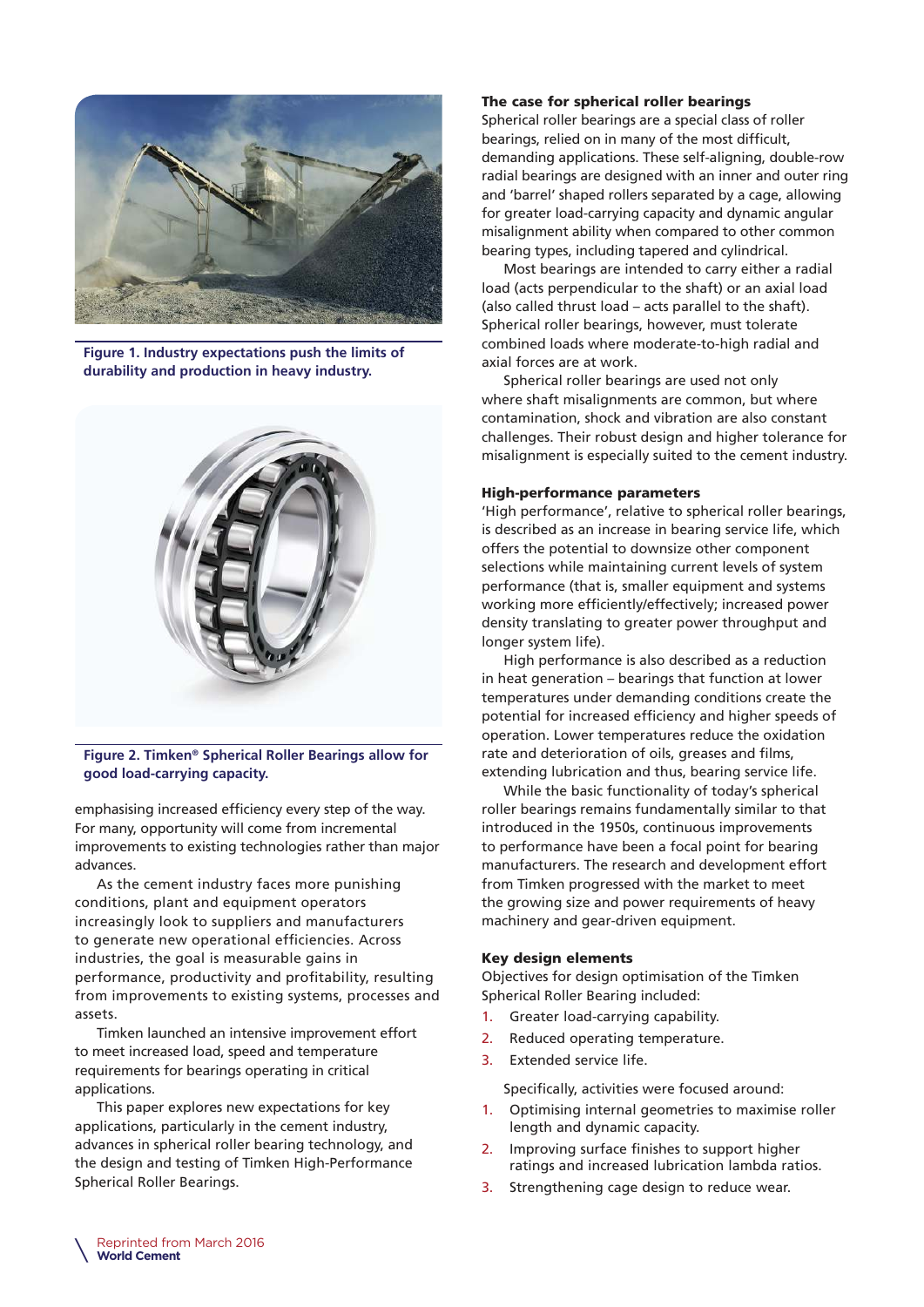- 4. Enhancing lubrication flow to rolling contact surfaces.
- 5. Improving heat dissipation.

As a standard element of any continuous improvement endeavor, Timken also set out to reduce design complexity where the potential for simpler and/or fewer components was presented.

The design of the new high-performance bearing follows the ISO standard for bearing boundary dimensions (Inner Diameter [I.D.], Outer Diameter [O.D.] and width), allowing for general interchangeability with other manufacturers. The standard does not, however, dictate cage design or internal geometry.

#### Internal geometry

At the heart of the spherical roller bearing design is the inner ring geometry, which requires precise design specification and manufacturing consistency. The inner ring allows a complex interaction between the bearing contact angle and raceway profile,<sup>1</sup> which must be specified to produce the most efficient raceway-roller dynamics.

Timken extended the parameters of the Timken P900 Tapered Roller Bearing to the new spherical design. The P900 relies on optimised geometries, special finishes and high-quality materials to achieve an increased power density (bearing capacity to weight ratio) and provide an efficient solution. $3 - 5$  The macro raceway profile contact geometry minimises the opportunity to develop conditions where contact stresses are concentrated at one location, thereby reducing rolling contact fatigue life.

The micro raceway texture was also improved by reducing the composite surface roughness. This has a direct effect on increasing the operating lambda (λ) ratio, where lambda equals the predicted operating oil film thickness divided by the composite surface roughness. Improvement in lambda ratio has been well documented to increase bearing fatigue life predictions, as represented by  $a_{21}$  factor increase in factor-based life calculations.6 – 8 Specifications on micro texture were employed beyond those associated with composite roughness to ensure the desired lambda ratio is achieved in operation. The improvement in surface texture also sets the stage for potential reduced heat generation by allowing the selection of reduced viscosity lubricants that still meet adequate operating lambda ratios.

### Cage construction

Cages (also called retainers) serve several purposes in the proper operation of a rolling element bearing, including separating the rolling elements to prevent roller-on-roller contact and wear. Cages also align the rolling elements on the inner ring outside the operating load zone to minimise roller sliding, skidding and skewing.

An advanced cage design methodology was incorporated into the Timken High-Performance Spherical Roller Bearing, resulting in the Timken EJ steel cage. At elevated speeds, a steel cage can provide an advantage over brass due to its lower mass and reduced roller/cage

contact. The EJ cage is also nitrided (surface hardened) for improved wear resistance and fatigue strength.

The new design incorporates many aspects of existing Timken steel cages, including inner ring piloting, low mass, low inertia, an individual cage for each row and no separate centre ring for roller axial positioning, and introduces slots in the outboard face of the cage. The symmetrical openings are oriented between the cage pockets to facilitate lubricant flow in and out of the inner ring raceway. This helps to assure lubricant availability to these rolling contact surfaces to generate a satisfactory film, while further reducing the potential for extreme heat due to viscous shear from excessive lubricant supply.

#### Cage guidance

The EJ design includes two independent cages (one for each row of rollers), which are assembled into an individual bearing. This allows each path of cage and rollers to operate independently. The window-style pocket construction reduces bending stresses. The cage is guided on the inner ring and runs above pitch. This increases cage stiffness and reduces stress under high shock load or acceleration.

For bearings with an O.D. greater than 400 mm, the cage and roller mass can become substantial and negatively impact bearing heat generation and operating temperatures. To counter this, the bore of larger EJ steel cage is profiled to minimise friction and associated heat generation from contact with the inner ring pilot surface.

#### Roller guidance

Rollers are guided by the edges of the cage pocket for smaller bearings (< 400 mm O.D.). For larger sizes, the pocket is contoured with four pads (strategically located on the bridge surface) that contact and orient the rollers coming into and out of the bearing operating load zone. This interaction minimises potential for negative roller skew and its associated increase in friction torque and operating temperature.

#### No central guide ring

Given these precise cage pocket interactions, a central guide ring is not required to axially position the rollers in the EJ design. Without a guide ring, the friction generated between the rollers and ring is eliminated, equating to cooler running bearings. Less friction also means less energy is needed to move the bearing initially and to keep it moving.

Eliminating the guide ring further creates extra space within the design envelope to accommodate longer rollers, meaning increased load capacity. Alternatively, lubricant flow between the roller paths is improved by increasing available void volume.

#### Design validation

Validation of the Timken High-Performance Spherical Roller Bearing design was extensive. It included standardsed fatigue life testing to confirm durability under strenuous and accelerated operating conditions, as well as testing